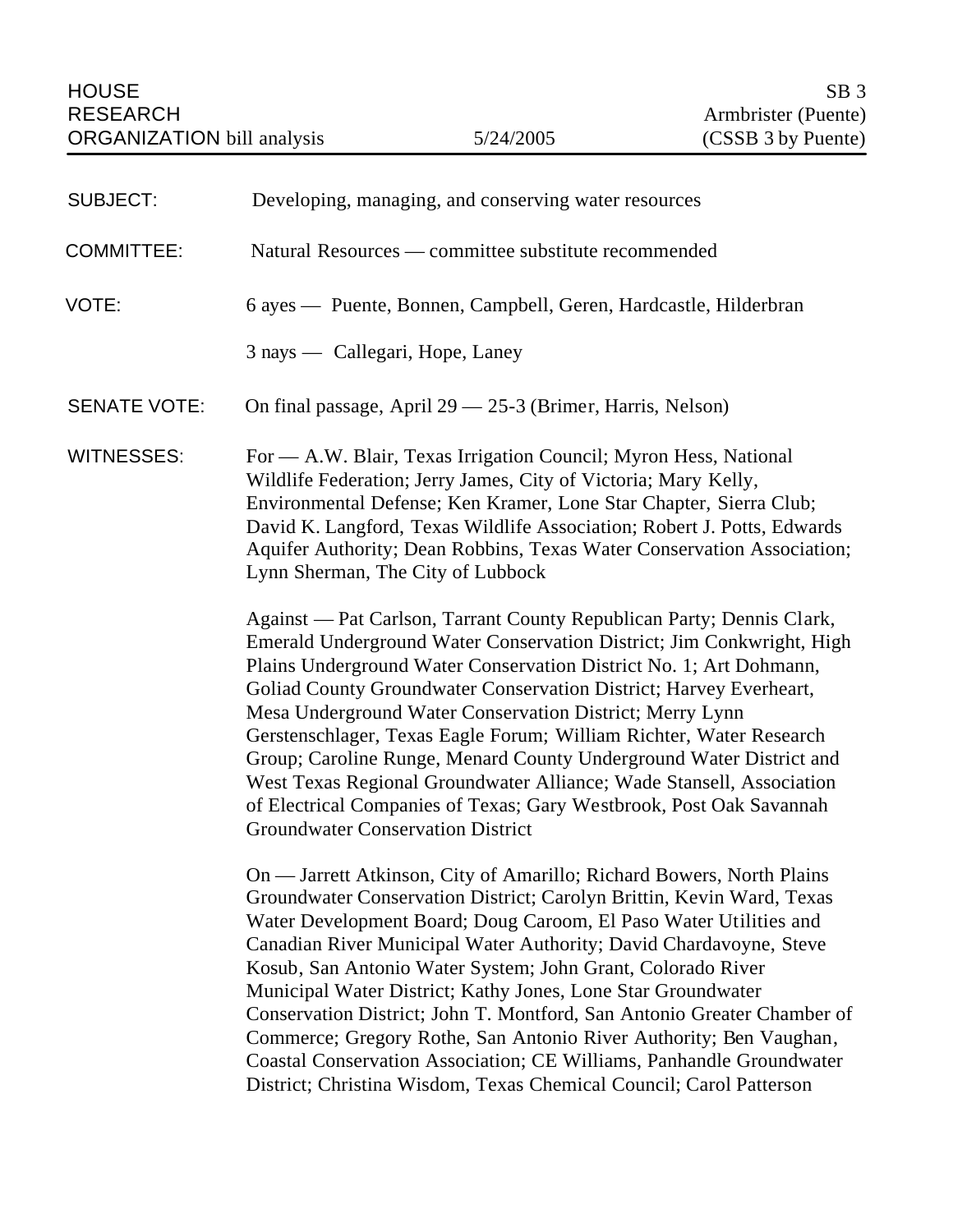BACKGROUND: Surface water belongs to the state, which grants rights to use it through permits from the Texas Commission on Environmental Quality (TCEQ). Cities, individuals, and river authorities may apply for water rights permits. TCEQ requires that surface water be used for a "beneficial purpose." In order to obtain a permit, an applicant must show that there is a source of unappropriated water available. Water permits do not guarantee that water will be available, only that the holder has a right to available water. The principle of "prior appropriation" gives priority to those whose water rights have greater seniority. In 2001, the 77th Legislature enacted SB 2 by Brown. Among its provisions, the bill established an instream flow program under which state environmental agencies would collaborate to study river and stream flow conditions necessary to support a sound ecological environment. In 1997, the 75th Legislature enacted SB 1 by Brown, which required the Texas Water Development Board to adopt a comprehensive state water plan every five years, incorporating local and regional water plans. The first water plan after enactment of SB 1 was released in 2002, and planning continues for the next state water plan in 2007. The Edwards Aquifer is an underground water-bearing geologic formation that stretches from Kyle to Bracketville. The aquifer is the primary water source for over 1.5 million people, including the population of San Antonio. In 1993, the 73rd Legislature enacted SB 1477 by Armbrister, which established the Edwards Aquifer Authority to regulate groundwater use from the aquifer in order to comply with federal endangered species protections. The authority is governed by an elected board of directors. DIGEST: CSSB 3 would make comprehensive changes in state water policies concerning environmental flows, water conservation and planning, and water project financing. It would modify the Edwards Aquifer Authority and create two new groundwater districts. **Environmental flows.**

*Environmental Flows Commission and Science Advisory Commission***.** CSSB 3 would establish an Environmental Flows Commission (EFC). This commission would be charged with issuing a biennial report to the governor, the lieutenant governor, and the speaker of the House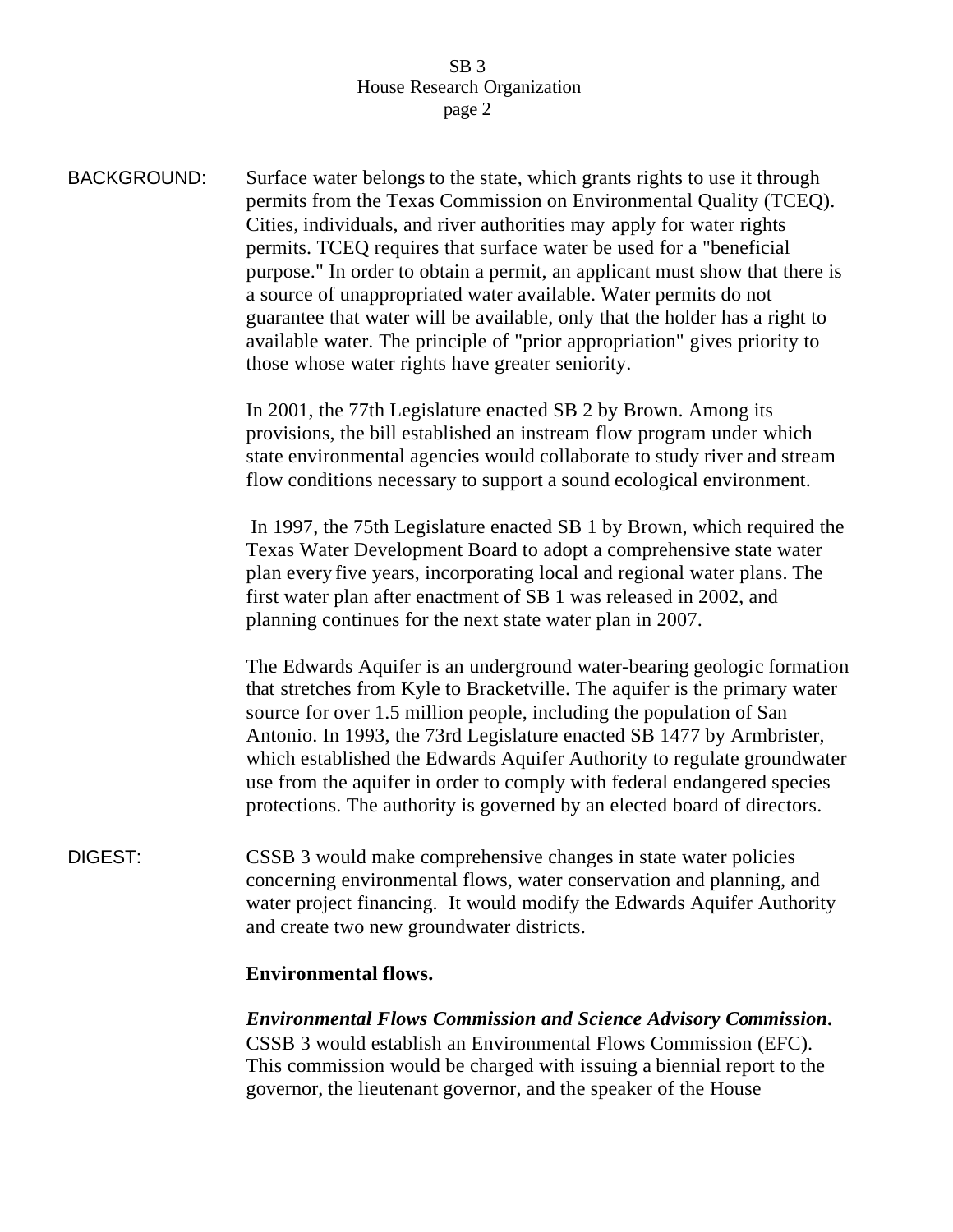summarizing the actions of the commission and legislative recommendations stemming from studies conducted by the commission. The EFC would replace the Study Commission on Water for Environmental Flows and would include:

- three members appointed by the governor;
- three senators appointed by the lieutenant governor; and
- three representatives appointed by the speaker of the House.

Members appointed by the governor would have to include one member of TCEQ, one member of TWDB, and one member of the Parks and Wildlife Commission.

The bill also would establish an environmental flows Science Advisory Committee (SAC) to provide the EFC with scientific expertise and make recommendations for environmental flow protection. TWDB, TCEQ, and TPWD would submit reports to the EFC explaining how SAC recommendations were implemented, and reasons if recommendations were not implemented.

*Development of environmental flow recommendations***.** By November 1, 2005, the EFC would have to define geographically each river basin and bay system for the purpose of developing environment al flow recommendations. Priority would be given to the following river basin and bay systems, in descending order:

- 1. the system consisting of the Trinity and San Jacinto Rivers and Galveston Bay and the system consisting of the Sabine and Neches Rivers and Sabine Lake Bay;
- 2. the system consisting of the Colorado and Lavaca Rivers and Matagorda and Lavaca Bays, and the system consisting of the Guadalupe, San Antonio, and Aransas Rivers and Copano, Aransas, and San Antonio bays; and
- 3. the system consisting of the Nueces River and Corpus Christi and Baffin Bays and the system consisting of the Rio Grande, the Rio Grande estuary, and the Lower Laguna Madre, and the Brazos River and its associated bay and estuary system.

For the first group of priority river basin and bay systems, the EFC would appoint a stakeholders committee by November 1, 2005. The stakeholders committee would establish an expert science team by March 1, 2006. The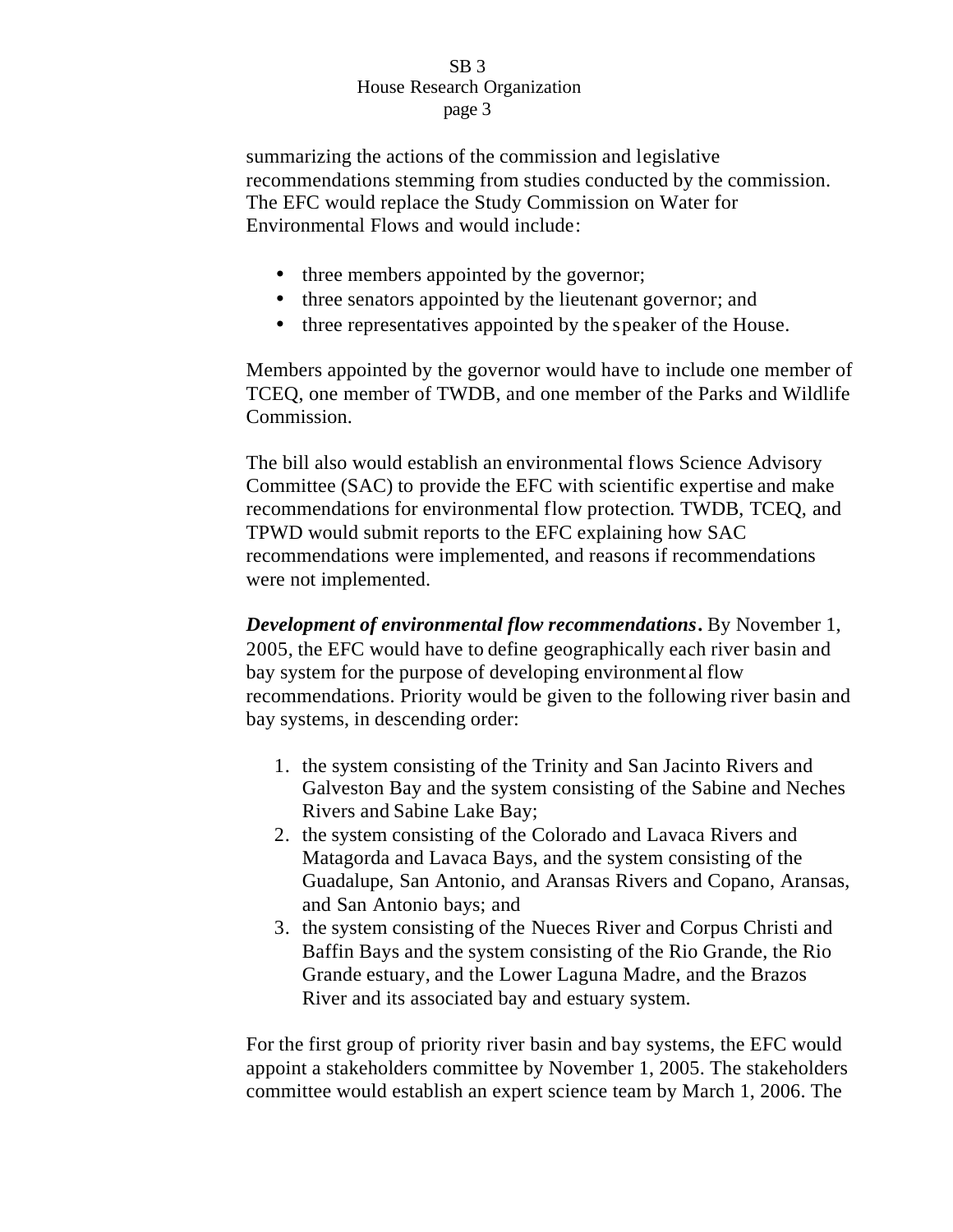science team would submit environmental flow recommendations to the stakeholders committee, the EFC, and TCEQ by March 1, 2007. The stakeholders committee would submit comments on the recommendations to TCEQ by September 1, 2007. TCEQ would adopt environmental flow standards by September 1, 2008.

For the second group of priority river basin and bay systems, the EFC would appoint a stakeholders commission by September 1, 2006. For the third group of priority river basin and bay systems, the EFC would appoint a stakeholders commission by September 1, 2007. For these systems, the EFC would adopt a schedule for other tasks that would allow for adoption of environmental flow standards as soon as reasonably possible. For a river basin and bay system not included in the priority list, the EFC would establish a schedule for environmental flow recommendations and standards.

A river basin and bay system stakeholders committee appointed by the EFC would have to consist of at least 17 members and include representatives of:

- agricultural water users;
- recreational water users, including coastal anglers and businesses supporting water recreation;
- municipalities;
- soil and water conservation districts:
- industrial water users, including manufacturing and refining;
- commercial fishermen;
- public interest groups;
- regional water planning groups;
- groundwater conservation districts;
- river authorities and other special districts with jurisdiction over surface water; and
- environmental interests.

Stakeholders committee members would serve five -year terms.

Each stakeholders committee would establish an expert science team for the committee's river basin and bay system. In order to coordinate statewide environmental flow activities, the SAC would appoint a member to serve as liaison to each expert science team. Each system's expert science team would recommend an environmental flow regime based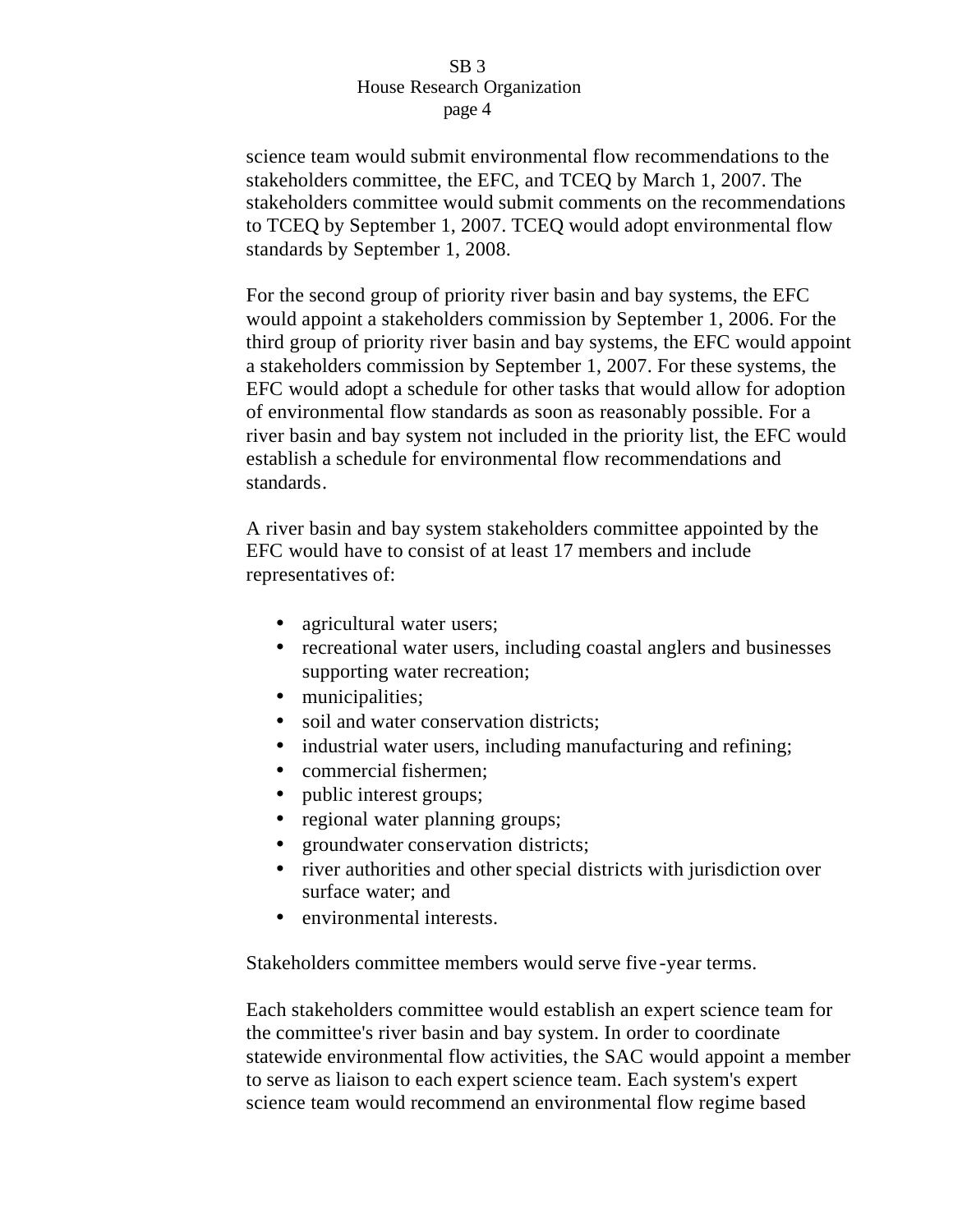solely on the best science available, without regard for other water use needs. These recommendations would be submitted to the relevant stakeholders committee, as well as the EFC and TCEQ. Each stakeholder committee would consider the recommendations in conjunction with other factors such as water needs by other users in the river basin and bay system. Each stakeholders committee would submit to the TCEQ environmental flow standards and strategies to meet those standards. The EFC would review and provide comments upon recommendations from stakeholders committees when appropriate. Each stakeholders committee would have to regularly review environmental flow regimes and refine those regimes.

The Rio Grande system expert science team could not make a recommendation that would violate an international treaty.

The bill would provide funds from the TWDB research and planning fund to support activities and expenses related to environmental flows research and planning.

# *Environmental flow standards and set-asides***.** The bill would direct TCEQ to:

- adopt environmental flow standards for each river and bay system that would support a sound ecological environment; and
- determine the amount of unappropriated water to be set aside for environmental flow standards.

In adopting environmental flow standards for a river basin and bay system, TCEQ would have to consider findings and recommendations from the EFC, the SAC, stakeholders committees, and expert science teams. TCEQ also would have to consider:

- the specific characteristics of the river basin and bay systems;
- economic factors; and
- competing water needs.

TCEQ could not issue a new water right that would impair an environmental flow set-aside. An environmental flow set-aside for a system other than the middle and lower Rio Grande would have to be assigned a priority date that corresponded with the date that TCEQ received environmental flow recommendations from the applicable expert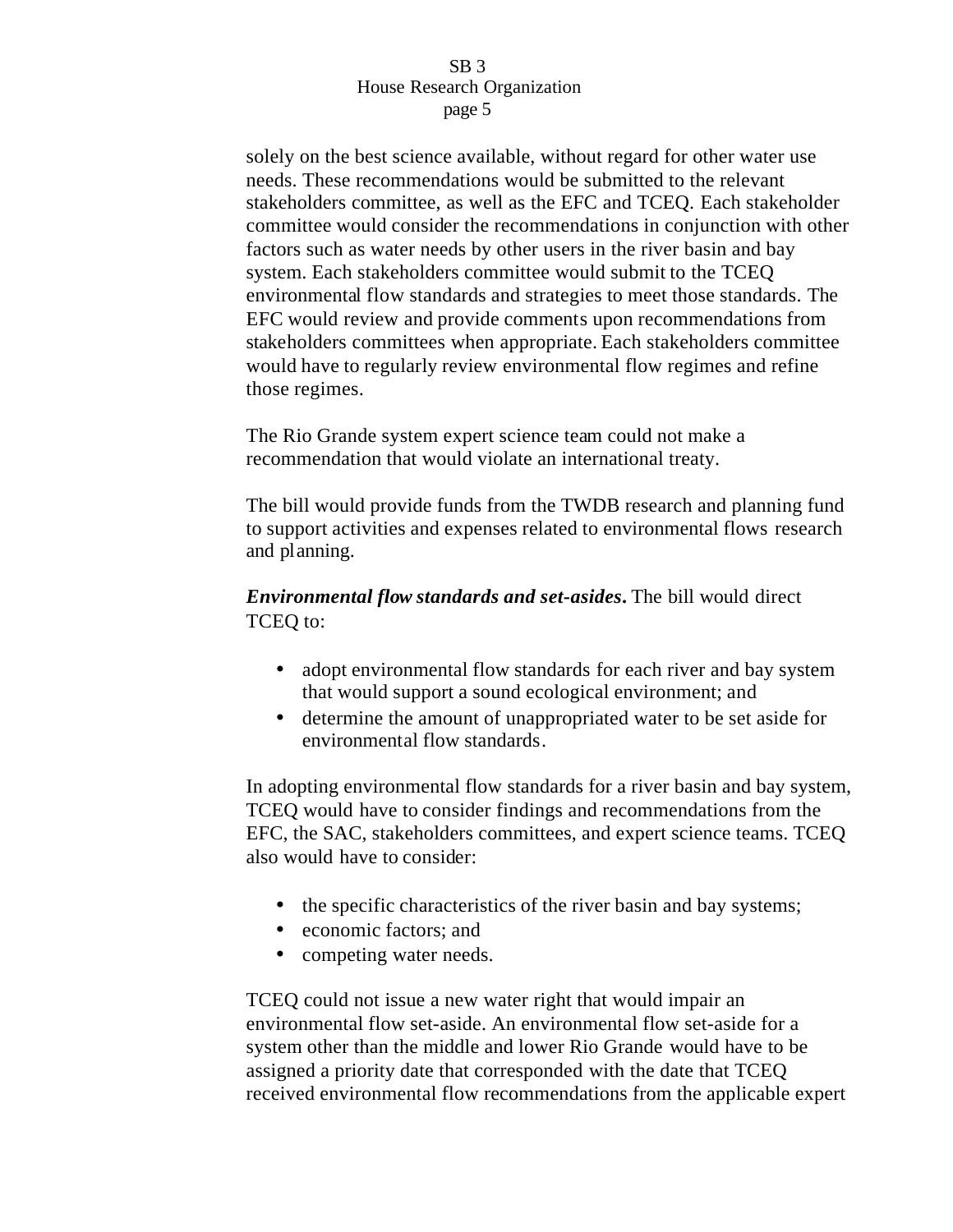science team. A set-aside could be altered by TCEQ once every 10 years, more often if recommended by the EFC.

TPWD would be granted the right to file suit to prevent unlawful use of a right held in the Texas Water Trust, including use in violation of an environmental flow set-aside.

A set-aside temporarily could be made available for other beneficial uses in emergency situations.

*Water rights permitting***.** Any permit to TCEQ for a new water right or an amendment increasing an existing water right would have to allow TCEQ to adjust the water right to protect instream flows or freshwater inflows. This would not affect any water right or amendment issued before September 1, 2005. An adjustment in combination with any previous adjustments for instream flows could not increase the amount of a release requirement for the protection of instream flows by more than 12.5 percent of the total annual release requirement contained in the water rights permit. The adjustment would have to be based on priority dates and diversion locations of any other water rights granted in the basin that were subject to instream flow protections under this section of the bill. Consideration would be given for voluntary contributions to the Texas Water Trust.

*Watermaster advisory committee***.** For each river basin with a watermaster, the TCEQ executive director would appoint a watermaster advisory committee of between 9 and 15 holders of water rights in the basin. A committee would make recommendations to TCEQ on the administration of water in the basin, comment on the watermaster's annual budget, and perform other advisory duties.

# **Water Conservation and Planning.**

*Land stewardship***.** SB 3 would state that it was the policy of the state to encourage voluntary land stewardship to benefit the water of the state.

*Water conservation plan***.** A retail public utility providing potable water service to a population of at least 3,300 would have to submit to the TWDB chief administrator a water conservation plan based on specific goals generated in accordance with best management practices developed by TCEQ and TWDB. Each entity required to submit a water conservation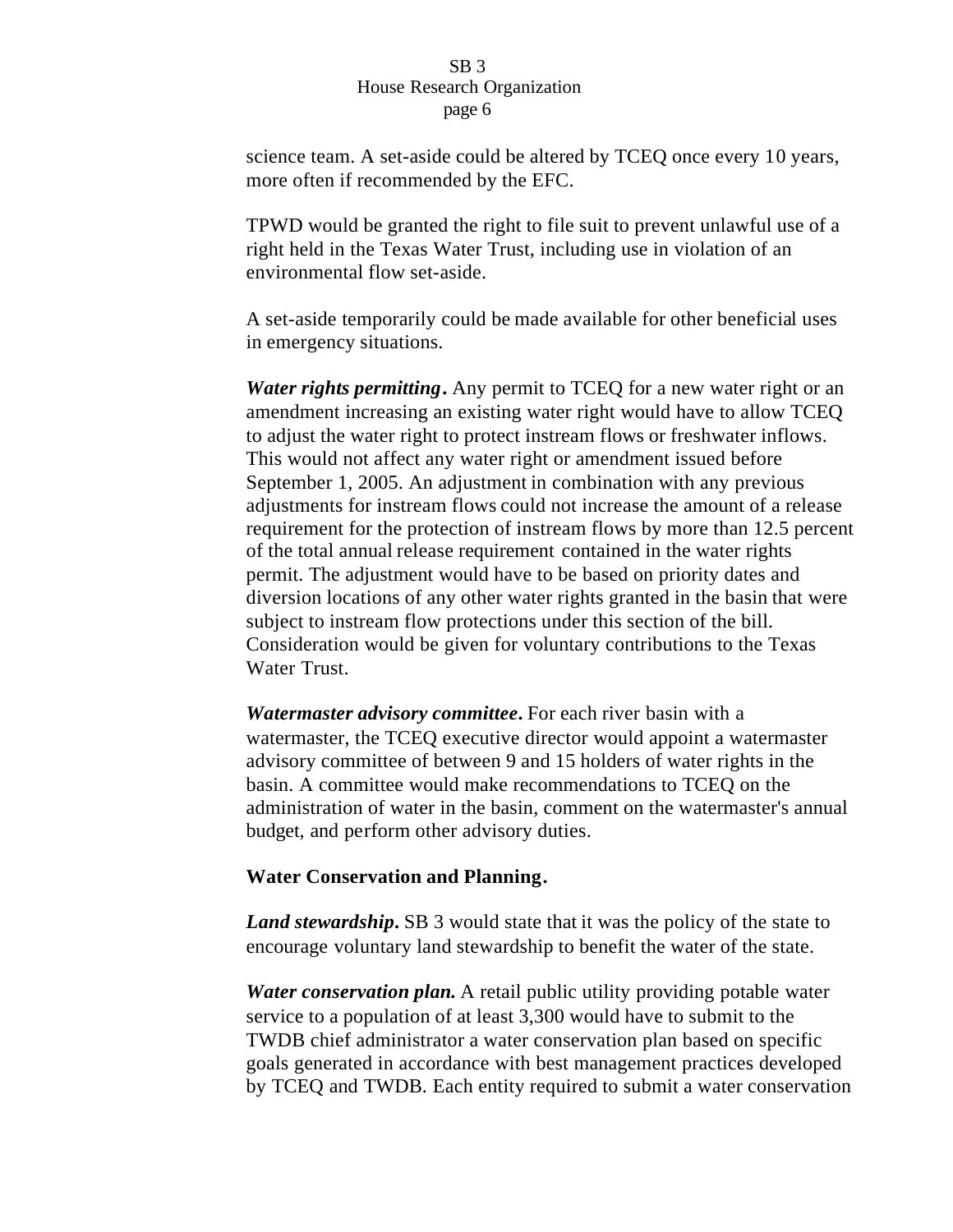plan to TCEQ would have to submit a copy of the plan and report on implementation to the TWDB executive administrator. The executive administrator would review the plan and report to determine compliance with rules adopted by TWDB and TCEQ. Those rules would identify the minimum requirements for the plan. TWDB could notify TCEQ if an entity had violated its requirements. The entity would be subject to enforcement actions by TCEQ if it committed a violation.

*Water conservation awareness program***.** The bill would require the TWDB executive administrator to develop and implement a statewide public awareness program to educate Texas residents about water conservation.

*Submetering***.** Before the TCEQ executive director could approve a request by an apartment owner, manufactured home rental community, or condominium manager to switch from submetered water billing to allocated water billing, the property owner or manager would have to submit a request with information on:

- equipment failures; or
- meter reading or billing problems.

The billing change could not be made unless extraordinary circumstances justified the change. Notice of the change would have to be made to tenants.

*Regional water plan amendments***.** A regional water planning group could make a minor amendment to a regional water plan after TWDB had approved the plan. Existing laws governing preparation and approval of a plan would apply to such an amendment. A minor amendment would have to be certified as such by the TWDB executive administrator and could not result in the over-allocation of water sources, relate to a new reservoir, or significantly affect instream or freshwater inflows.

*Water conservation systems for state buildings***.** The bill would require the TCEQ to contract with a private vendor, at no cost to the state, to install electronic water conservation systems on toilets, sinks, and showers in state buildings.

Private vendors would have to demonstrate that water conservation systems would result in an annual cost savings of at least 50 percent of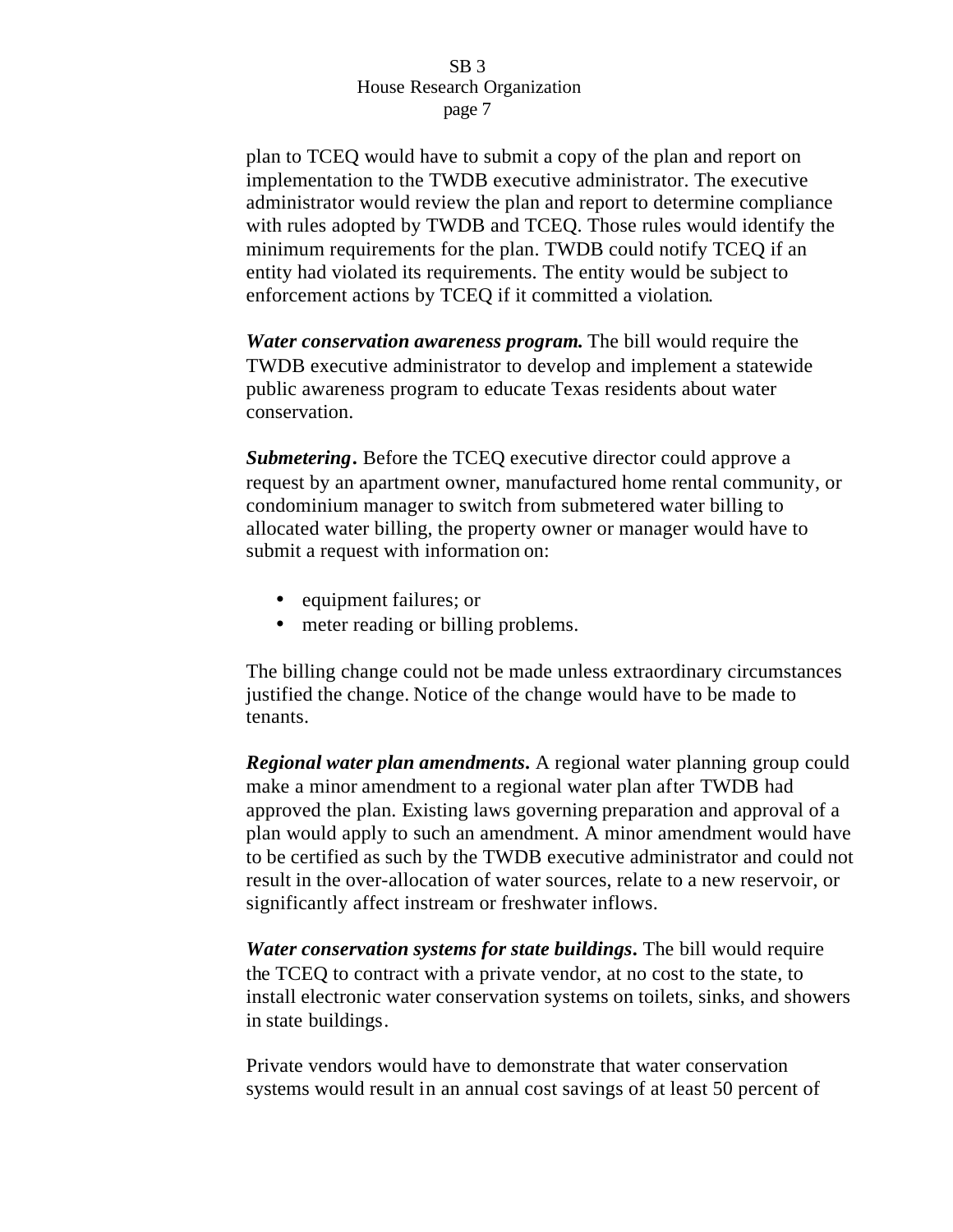current costs. The vendors also would have to have a minimum of five years' experience with retrofitting public buildings and use equipment that had been used for at least five years in public buildings. The contractor also would have to have at least five years experience with the use of gray water and rainwater harvesting.

A contract would include a provision to ensure a budget-neutral or positive fiscal impact to the state. Private vendors would be prohibited from receiving any remuneration until cost savings to the state had been verified.

When deciding which buildings would have the system installed, TCEQ would consider the buildings where the greatest savings could be achieved, the age of the building, and potential operational and security concerns.

TCEQ would have to submit a progress report on the system to the lieutenant governor, the speaker of the House, and the Legislative Budget Board by December 31, 2006. The report would have to include an evaluation of the initial installation of the system, its effectiveness, and the amount of savings to the state.

*Irrigation systems***.** A municipality of 5,000 or more would require an irrigation system installer to hold a license and obtain a permit prior to installing a system in the municipality or the municipality's extraterritorial jurisdiction. A municipality also would have to establish minimum standards for irrigation systems in accordance with state law and TCEQ rules.

*Historic use***.** A change in the purpose and place of use under an historic or existing use permit could not be made without a permit amendment.

*Nondiscrimination against conservation reserve program lands***.** The bill would prevent a groundwater district from discriminating between owners of land that was irrigated for production and owners of land whose land was participating in a federal conservation program.

In issuing a permit for an existing or historic use, a district could not discriminate between land that was irrigated for production and land that was enrolled in a federal conservation program. A permitting decision would be void if: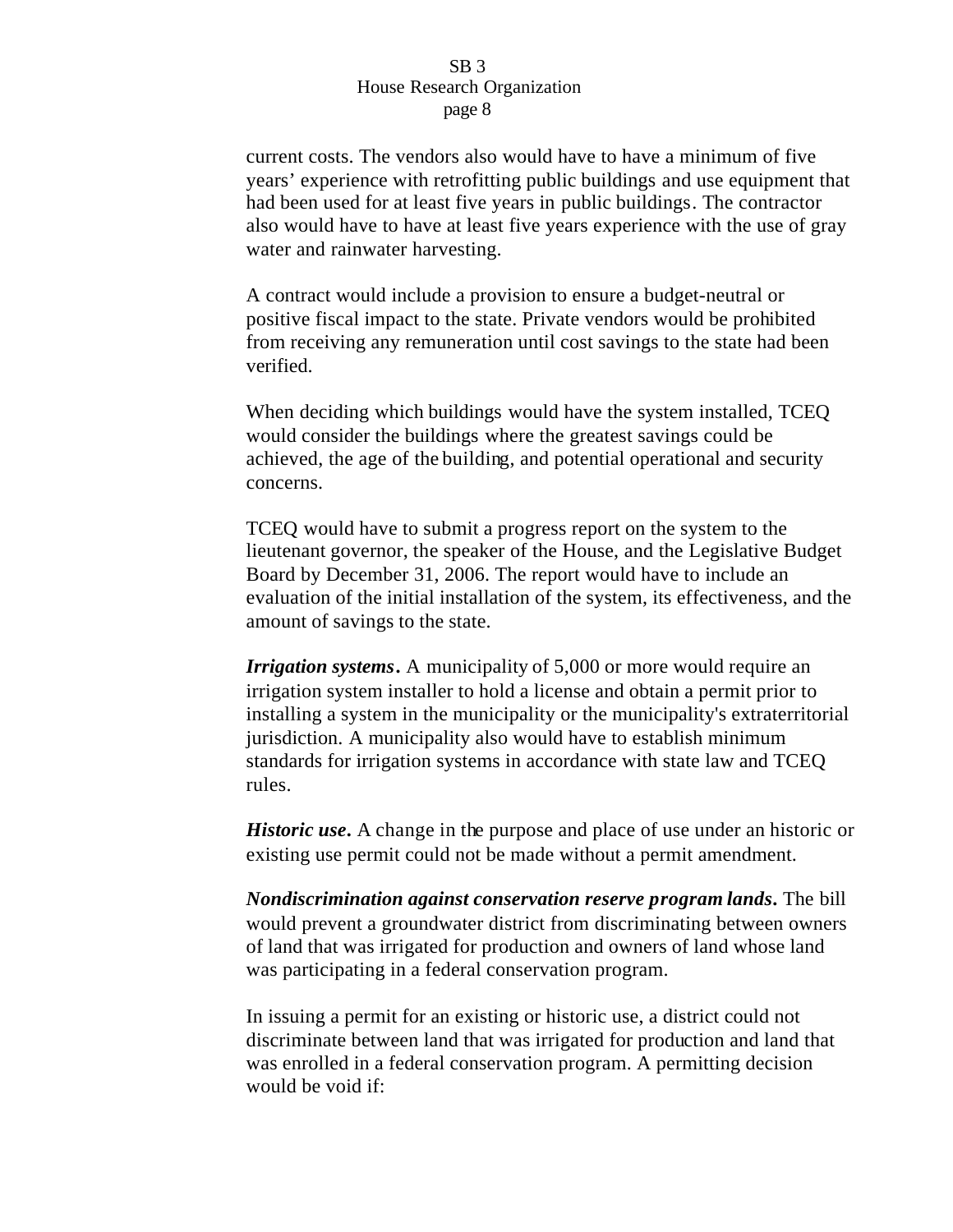- the decision discriminated between irrigated land and land in a conservation program; and
- the district would have reached a different decision had there been no discrimination between the two categories of land.

The district would have to reconsider a decision voided under the bill upon receiving an application of an affected owner or lessee of land. The district would have to base its decision on the equal treatment of irrigated land and land in a conservation reserve program and would have to render its decision and notify the applicant within 90 days of receiving an application.

*Groundwater under state-owned lands***.** The bill would establish a 14 member stakeholder committee to study management of groundwater underneath state-owned lands. The committee would report recommendations to the Legislature by December 1, 2006, regarding appropriate management techniques and availability of groundwater under state-owned lands.

*Other provisions***.** For applications for funds to implement water supply projects in the state water plan, TWDB would give priority to entities that had demonstrated significant water supply savings or that would achieve savings by implementing the project for which funding was sought.

Annexation by a municipality of a municipal utility district or water supply corporation would not authorize the municipality to regulate fireworks in the annexed area. This provision would not apply to an area annexed under a limited purpose annexation or an area regulated under public nuisance statutes if that area was regulated before January 1, 2005.

# **Financing of water projects**

*Study on water infrastructure funding***.** CSSB 3 would establish a Legislative Oversight Committee on Water Financing. The committee would consist of five senators appointed by the lieutenant governor and five representatives appointed by the speaker of the House. The presiding officer position would rotate between the chairs of the Senate and House Natural Resources committees. TWDB would provide staff support to the committee. The committee would study the implications of a water conservation and development fee as a source for funding water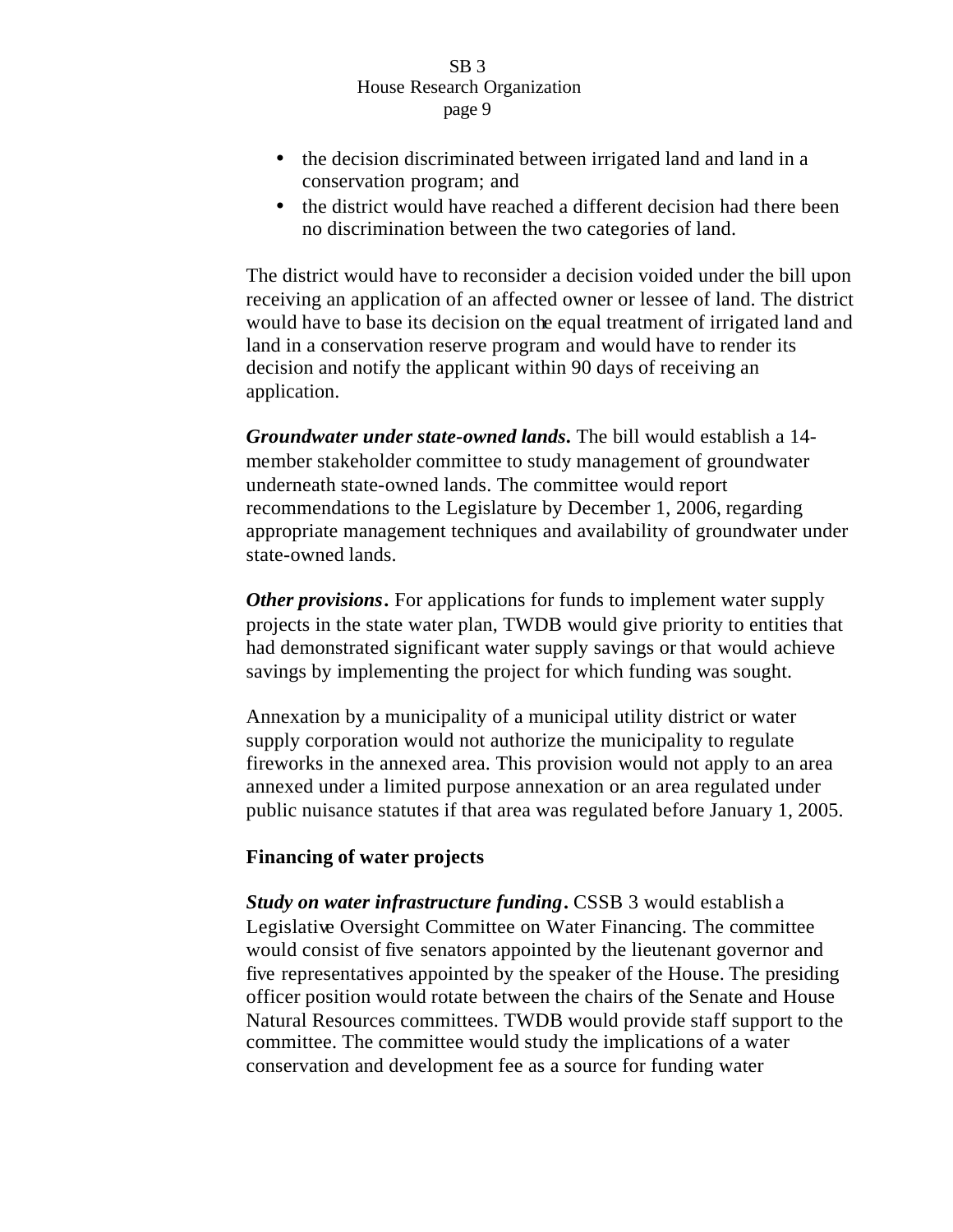infrastructure. The committee would provide recommendations to the Legislature and the governor by August 31, 2006.

*Economically Distressed Areas Program***.** The bill would allow TWDB to use the Economically Distressed Areas Program (EDAP) account to assist political subdivisions in the improvement of water supply and sewer services. Money from bonds could not be used under this provision.

A political subdivision with average household incomes of not more than 75 percent of the state average would be able to apply to TWDB for financial assistance. A water conservation program would have to be included in the application.

The bill would authorize transfers from the TWDB water assistance fund to the state participation account, the Economically Distressed Areas Program (EDAP) account, or the agricultural water conservation fund, provided that the funds were not used for debt service on obligations from before September 1, 2005. Transfers also could be made to the water system financial assistance account under the safe drinking water revolving fund or to the water assistance fund.

# **Edwards Aquifer Authority.**

*Allowable withdrawals***.** Under CSSB 3, for the period beginning January 1, 2005, the amount of permitted withdrawals from the Edwards Aquifer could not exceed the sum of all regular permits issued or for which an application had been filed and issuance was pending as of January 1, 2005. If annexation occurred, the amount of permitted withdrawals could be adjusted to include permits for wells in the annexed areas as of January 1, 2005.

*Critical period withdrawal reduction stages***.** By January 1, 2006, the EAA would have to adopt a critical period management plan with withdrawal reduction percentages at no less than the following amounts, as applicable either to well levels or spring flows: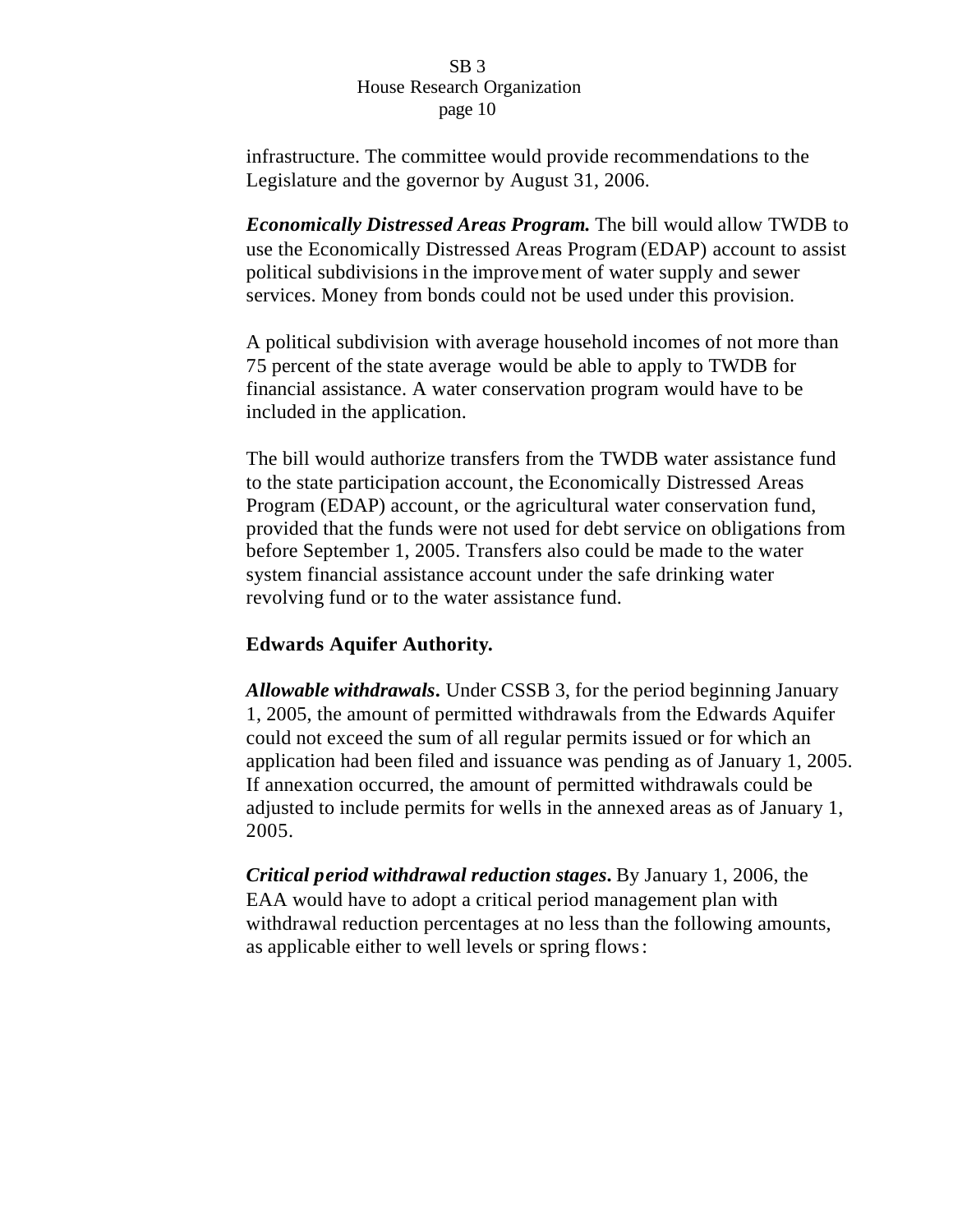# TABLE 1 - Withdrawal Reduction Stages for the San Antonio Pool

|       | Well Level Comal Springs |       | Critical Period Withdrawal Reduction |
|-------|--------------------------|-------|--------------------------------------|
| (MSL) | Flow (CFS)               | Stage | Percentage                           |
| <665  | N/A                      |       | 10%                                  |
| <650  | N/A                      | п     | 10%                                  |
| < 640 | <150                     | Ш     | 10%                                  |
| <630  | $<$ 100                  | TV.   | 10%                                  |

TABLE 2 - Withdrawal Reduction Stages for the Uvalde Pool

| Well Level | <b>Critical Period</b> | <b>Withdrawal Reduction</b> |
|------------|------------------------|-----------------------------|
| (MSL)      | Stage                  | Percentage                  |
| N/A        | N/A                    | N/A                         |
| N/A        | Н                      | N/A                         |
| <845       | Ш                      | 15%                         |
| <842       | IV                     | 15%                         |

These provisions would result in a maximum of reduction in withdrawals under a Stage IV critical period of 40 percent under Table 1 or 30 percent under Table 2.

"MSL" would mean the elevation in feet above sea level of water in a well. "CFS" would mean cubic feet per second.

After September 1, 2005, the EAA could not allow permitted withdrawals to exceed an annualized rate of 340,000 under critical period Stage IV. After January 1, 2012 the EAA could not allow permitted withdrawals to exceed an annualized rate of 340,000 under critical period Stage IV unless the EAA determined that a different volume of withdrawals was consistent with maintaining protection for endangered species as required by federal law.

The bill would establish provisions by which the Environmental Flows Commission (EFC) would appoint an Edwards Aquifer stakeholders committee, which would appoint an expert science team. These bodies would aid in developing recommendations for withdrawal reduction levels and stages for critical period management.

*Recharge facilities***.** The EAA would be authorized to build or maintain recharge facilities or contract with a person for those facilities.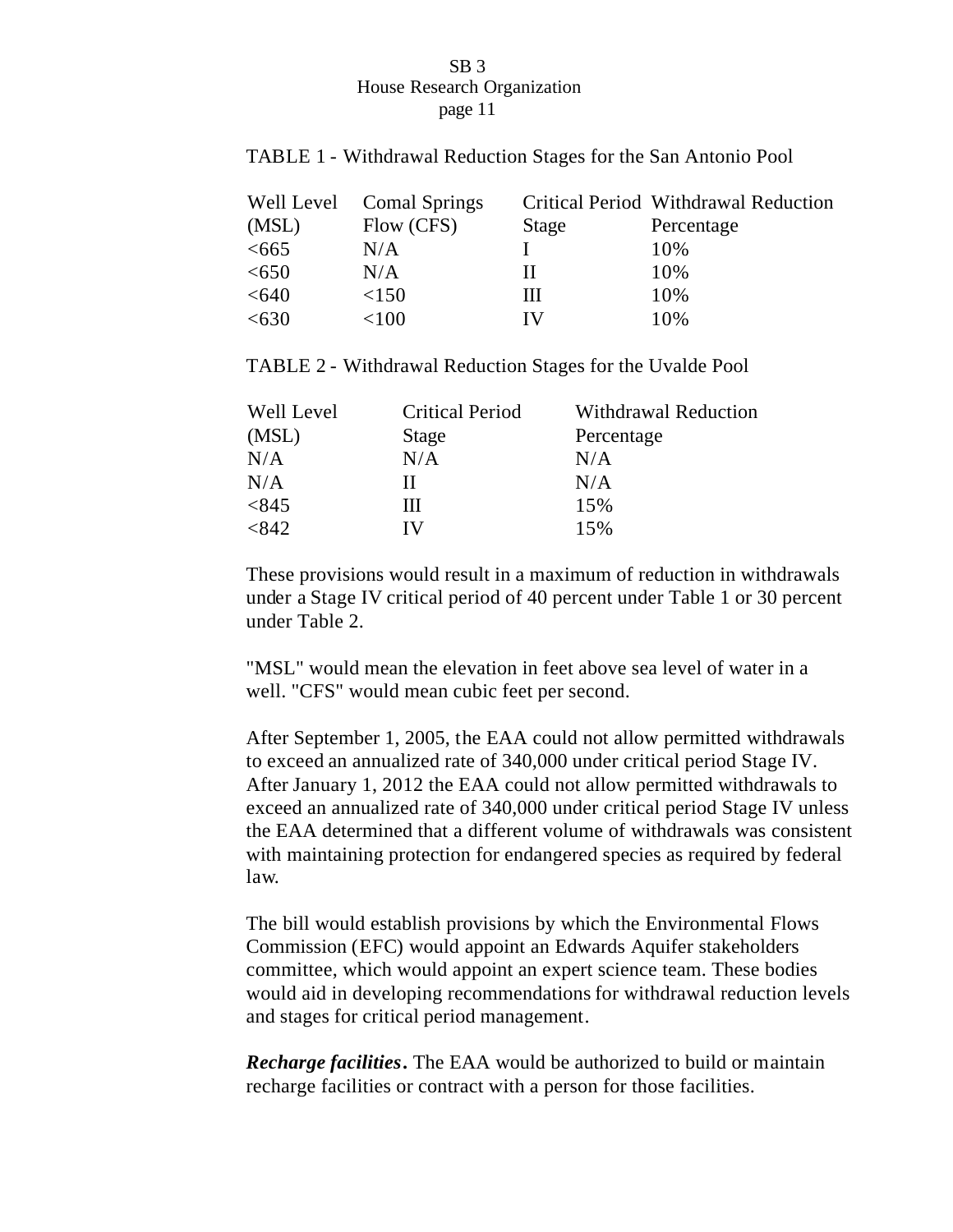# **Creation of groundwater districts**

The bill would create two local groundwater conservation districts, the Victoria County Groundwater Conservation District and the Val Verde County Groundwater Conservation District. The bill would specify provisions governing the boundaries, board of directors, and powers and duties for the two districts.

**Effective date***.* The bill would take effect September 1, 2005.

**SUPPORTERS** SAY: **Environmental flows.** CSSB 3 would mark an historic step toward protecting the environment by dedicating instream flows for rivers and freshwater inflows for bays and estuaries. Currently, no state law provides designated protection to ensure a minimum of flow in rivers and into bays and estuaries. Instead, priority is given to other uses such as agricultural, commercial, and residential uses. Water rights in several river basins have been over-permitted, and other basins likely will follow suit. CSSB 3 would provide a means to balance agricultural, commercial, and residential needs with important environmental considerations.

> While important for the environment, instream flows do more than support fish, aquatic organisms, and wildlife. River flows provide recreation, dilute and disperse treated wastewater, and support commercial activity. Aquatic species need sufficient flows of water to facilitate their life cycles. Coastal wetlands rely upon freshwater flows from rivers to sustain their unique habitats. These bays and estuaries support the economy of the Texas Gulf Coast through the tourism industry and commercial fishing and shrimping. For these reasons and many more, environmental flows are crucial to the economy and the quality of life of Texas.

> In order to determine standards and set-asides for environmental flows, t he bill would establish a consensus-based process relying upon the best available science to determine the amount of flows needed for environmental considerations. The bill would include stakeholders from every group with a substantial interest in water rights and flows and would allow that stakeholder group to review scientific data on necessary flows for that basin and bay system. In this manner, the process would resemble the successful regional water planning process established under SB 1, 75th Legislature. Because water is a vital resource for so many diverse interests, it is important that the environmental flow planning process be as inclusive as practicable.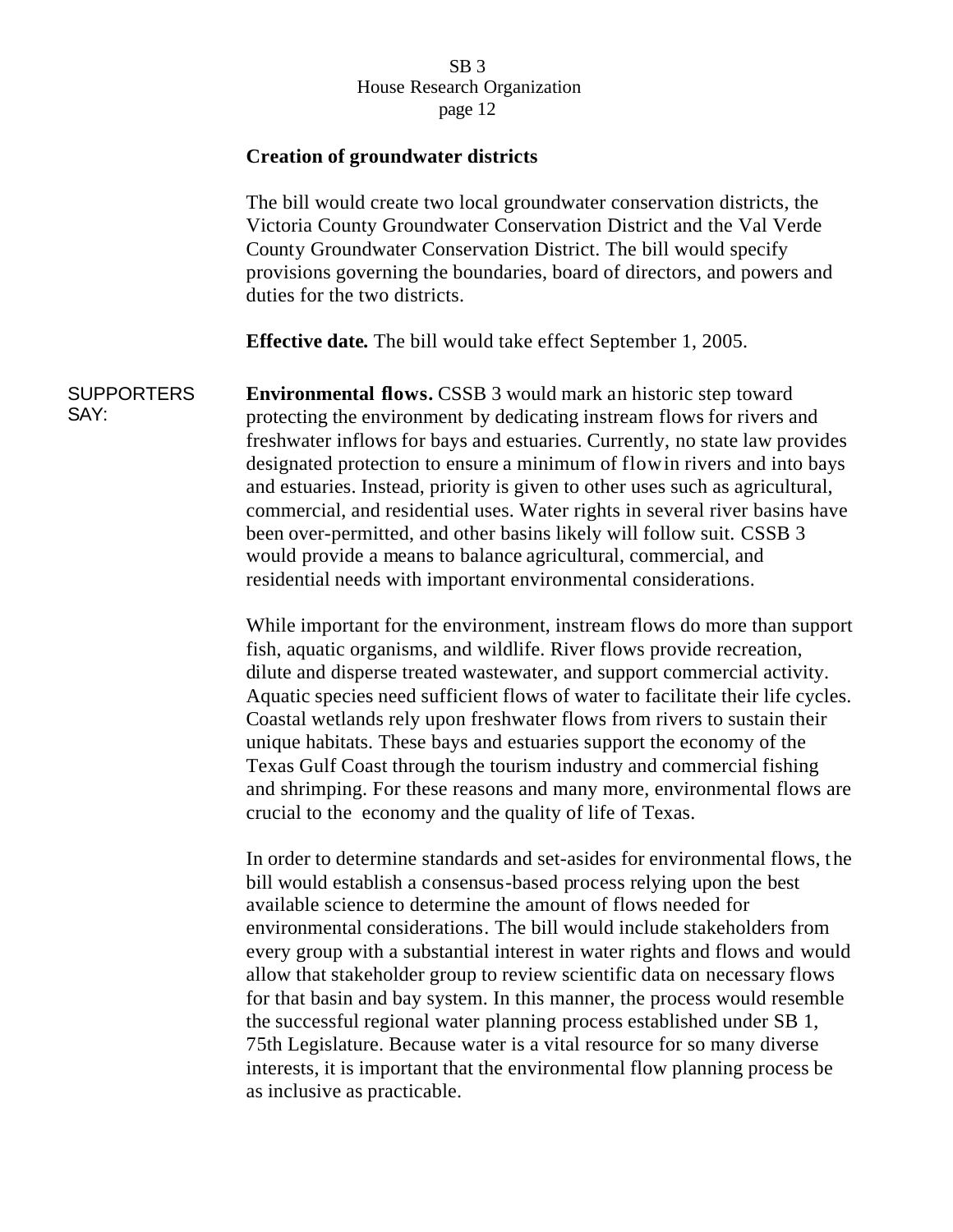The planning process established under CSSB 3 would establish set asides in rivers where unappropriated water still existed. The bill would not infringe on the water rights of existing water holders. The bill would include protections for other beneficial uses in case a drought or emergency situation required diversion of environmental flows for other uses. The bill would strengthen the Texas Water Trust, an important program that serves to retire unused water rights for environmental purposes.

**Water conservation.** The bill would establish and expand several important programs to encourage conservation of water resources in the state. Many of these recommendations were agreed upon by the Water Conservation Implementation Task Force, a diverse group of governmental, commercial, and public interest entities that met during the interim of the 78th Legislature. The bill would recognize the importance of such strategies as private land stewardship and residential conservation measures, while moving cities toward more efficient use of the state's limited water resources.

The bill would direct TCEQ to establish a statewide water conservation public awareness program to educate Texans about the importance of conserving water resources. This program would be similar to the Department of Transportation's "Don't Mess With Texas" campaign, which so effectively has encouraged Texans not to litter.

The bill would prevent discriminatory treatment in the groundwater permitting process against land owners who placed their property in the federal conservation reserve program, an important conservation program that helps prevent overuse and improves the ecological balance of pastureland in the state. Landowners who voluntarily have removed their property from production for environmental purposes should not be punished with the possibility of losing their water rights when their participation in the conservation reserve program had expired.

A stakeholder committee to study management of groundwater under state-owned lands could help solve a complicated issue that has resisted easy regulatory resolution.

**Water infrastructure funding.** By establishing a legislative oversight committee on water infrastructure financing, the bill would help future Legislatures address pressing needs for funding water development. With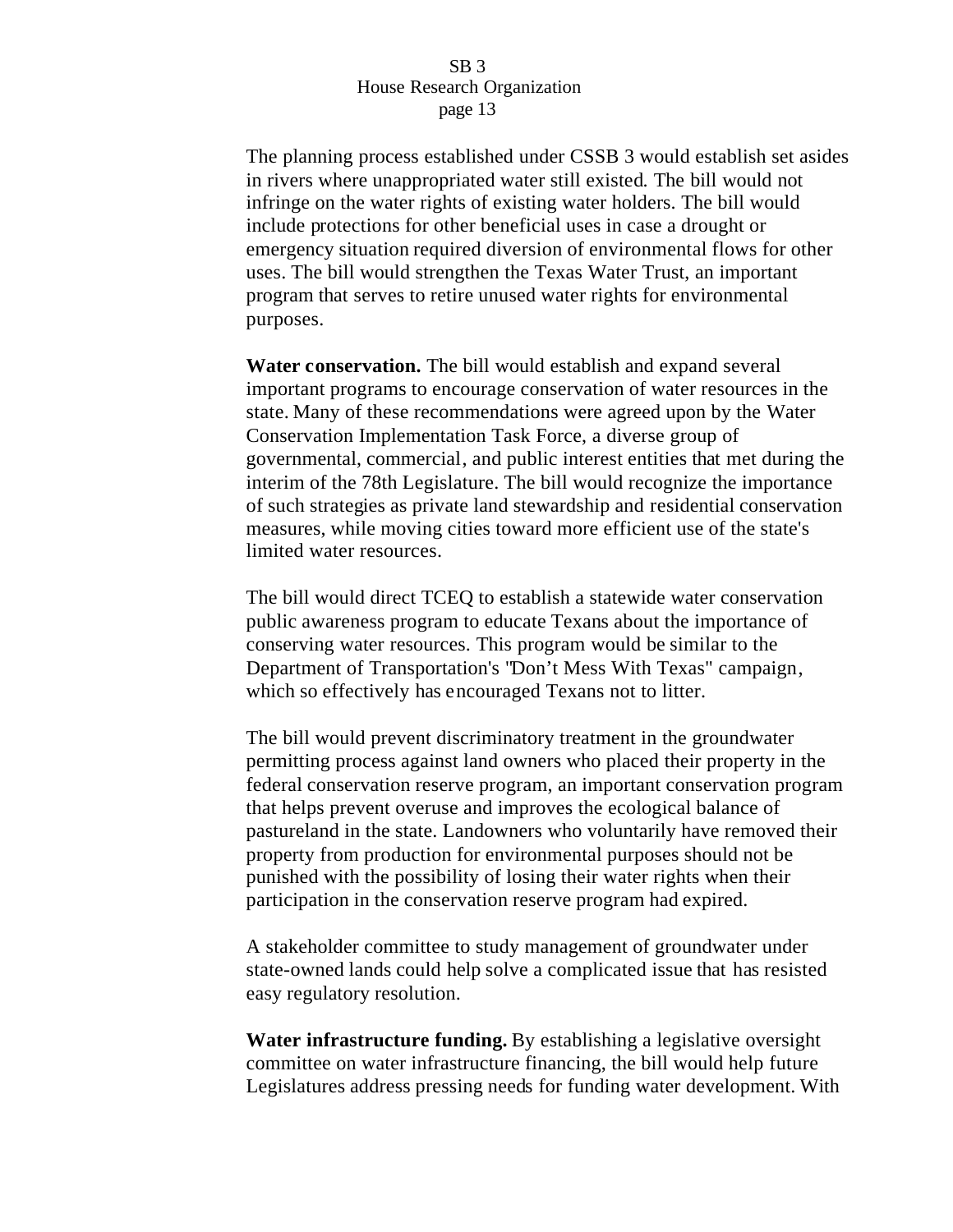competing education, health care, and other obligations in the state budget, Texas risks falling behind schedule in the implementation of the state water plan. Texas has a rapidly growing population, and this committee could provide recommendations as to how best to fund water infrastructure demands.

**Edwards Aquifer Authority.** The bill appropriately would balance environmental, residential, and other concerns with respect to the EAA. By allowing withdrawals from the aquifer up to the currently permitted amount, the bill would prevent ratepayers from having to support a costly buy-down of water rights above the current withdrawal level. To protect environmental considerations, the bill would establish reduction requirements during critical periods of drought when springs were impacted most severely.

**OPPONENTS** SAY: **Environmental flows.** CSSB 3 would establish an unnecessarily complicated tangle of bureaucracy. The bill would create two new statewide committees, as well as stakeholder and science boards in eve ry river basin and bay system in the state. Recommendations made by these four groups would have to work their way up to TCEQ, which would make the final determination on environmental flow standards and setasides. The majority of those on these policymaking bodies would not be accountable to the voters in the way that elected officials are. These bodies would be granted excessive power to seize water rights for what could be marginally important purposes.

> **Water conservation.** CSSB 3 would place several unfunded mandates on local governments that would have to comply with the bill's extensive water conservation requirements. For example, water utilities would have to develop and abide by water conservation pl ans, and municipalities would have to regulate more extensively residential irrigation facilities and installers. It would be inappropriate for the state to mandate these requirements without providing the funds through which they would be implemented.

The provision on nondiscrimination against conservation reserve program lands is unnecessary because current law sufficiently protects the water rights of landowners enrolled in a government program. Districts must consider idle land in a government program as agricultural land, preventing disparate treatment of these types of land.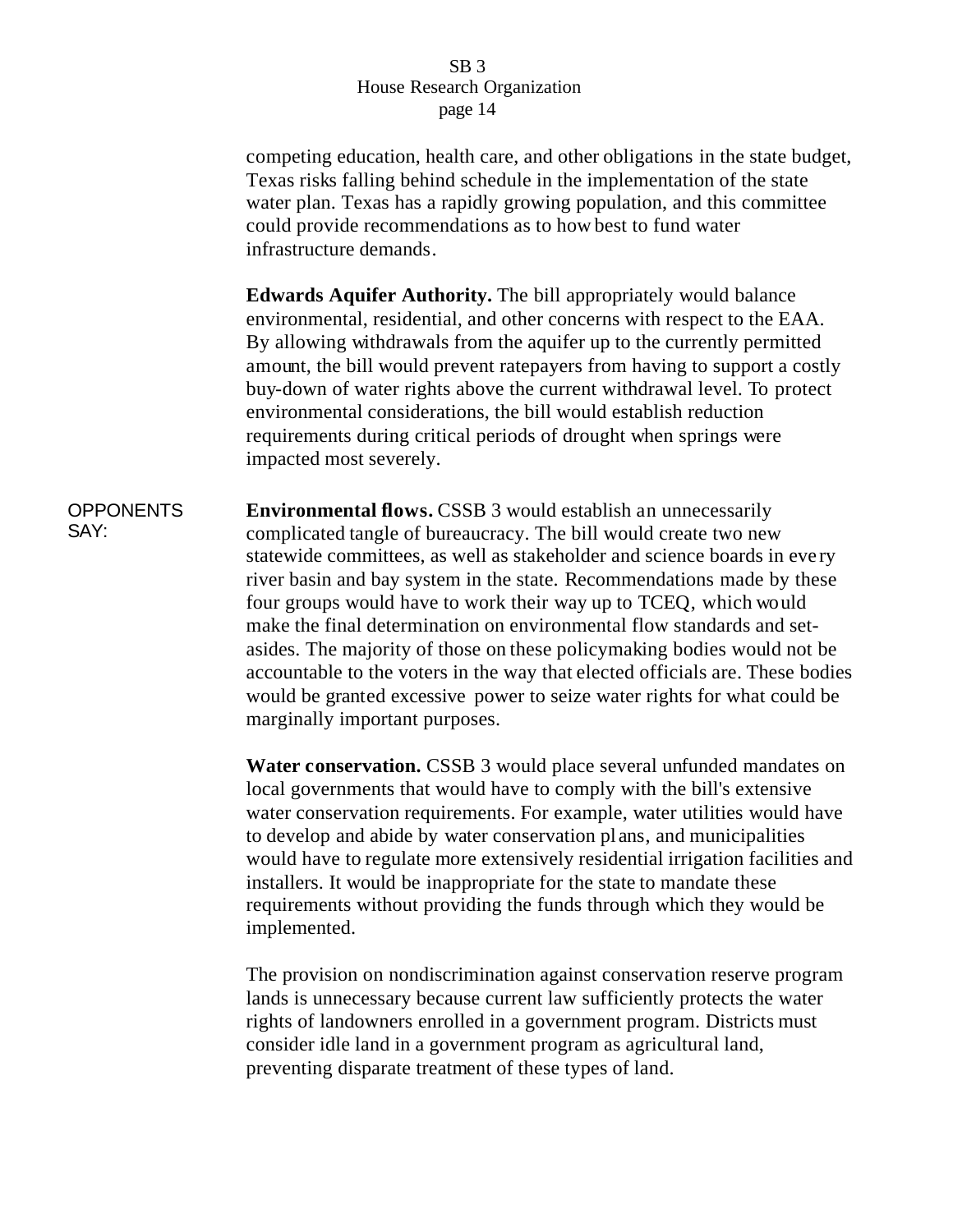**Water infrastructure funding.** Establishing a legislative oversight committee on water infrastructure financing could lay the groundwork for new taxes and fees for costly water projects. A water infrastructure fee is an idea that the Legislature repeatedly has rejected, yet this committee could serve as a vehicle to resurrect this discredited option.

**Edwards Aquifer Authority.** By allowing pumping of the Edwards Aquifer up to the currently permitted amount, CSSB 3 effectively would eliminate the pumping cap for all practical purposes. This level of pumping on a regular basis likely would be unsustainable over the long term. Although the bill would incorporate important reductions in pumpage during drought periods, it would be better for the aquifer ecologically and hydrologically if a lower level of regular pumping were allowed.

OTHER **OPPONENTS** SAY:

**Environmental flows.** CSSB 3 would not go far enough in protecting environmental flows. The bill would provide no remedy for the many basins in which all available water has been permitted. In addition, when a drought strikes – precisely the time that instream flows are so crucial to river and bay ecosystems – environmental flow set-asides would be available for diversion to other uses. The only reasonable method for reliably protecting environmental flows would be to buy back more senior water rights from private interests and keep those flows in the river.

**Water conservation.** Establishment of a statewide water conservation public awareness program likely would be costly, and CSSB 3 would provide no means to support this important endeavor. The Legislature should establish a water infrastructure fee to fund this program. Such a fee also could fund the numerous water infrastructure projects needed throughout the state and could provide grants to colonias and other areas lacking in basic water and wastewater services.

**Groundwater regulation.** CSSB 3 would do nothing to address the many pressing issues surrounding the regulation of groundwater in Texas, such as the rule of capture. With water marketers eyeing water contained in the aquifers across the state, the bill should include a provision to protect groundwater owners whose wells are affected by neighbors who overpump.